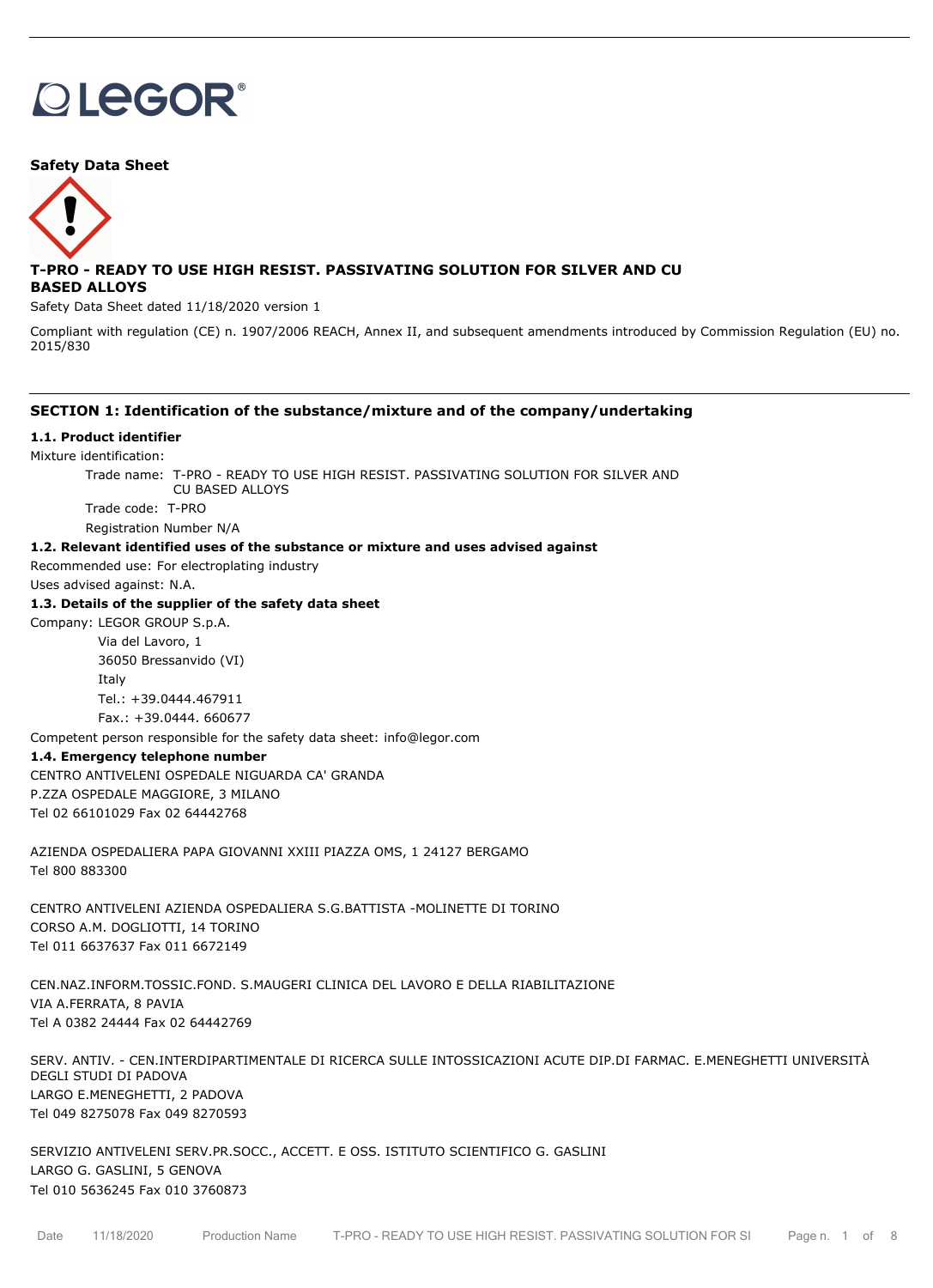CENTRO ANTIVELENI - U.O. TOSSICOLOGIA MEDICA AZIENZA OSPEDALIERA CAREGGI VIALE G.B. MORGAGNI, 65 FIRENZE Tel 055 4277238 Fax 055 4277925

CENTRO ANTIVELENI POLICLINICO A.GEMELLI - UNIVERSITA' CATTOLICA DEL SACRO CUORE LARGO F.VITO, 1 ROMA Tel 06 3054343 Fax 06 3051343

CENTRO ANTIVELENI - ISTITUTO DI ANESTESIOLOGIA E RIANIMAZIONE UNIVERSITÀ DEGLI STUDI DI ROMA LA SAPIENZA VIALE DEL POLICLINICO, 155 ROMA Tel 06 49970698 Fax 06 4461967

AZ. OSP. UNIV. FOGGIA V.LE LUIGI PINTO, 1 71122 FOGGIA Tel 0881 732326

CENTRO ANTIVELENI AZIENDA OSPEDALIERA A. CARDARELLI VIA CARDARELLI, 9 NAPOLI Tel 081 7472870 Fax 081 7472880

# **SECTION 2: Hazards identification**



#### **2.1. Classification of the substance or mixture**

#### **Regulation (EC) n. 1272/2008 (CLP)**

Skin Sens. 1 May cause an allergic skin reaction.

Adverse physicochemical, human health and environmental effects:

No other hazards

#### **2.2. Label elements**

**Regulation (EC) No 1272/2008 (CLP):**

**Pictograms and Signal Words**

Warning

#### **Hazard statements**

H317 May cause an allergic skin reaction.

#### **Precautionary statements**

| P272      | Contaminated work clothing should not be allowed out of the workplace.                        |
|-----------|-----------------------------------------------------------------------------------------------|
| P280      | Wear protective gloves/protective clothing/eye protection/face protection/hearing protection/ |
| P333+P313 | If skin irritation or rash occurs: Get medical advice/attention.                              |
| P501      | Dispose of contents/container to                                                              |

#### **Contains**

Dodecane-1-thiol

#### **Special provisions according to Annex XVII of REACH and subsequent amendments:**

None

```
2.3. Other hazards
```
No PBT Ingredients are present

Other Hazards: No other hazards

# **SECTION 3: Composition/information on ingredients**

**3.1. Substances**

N.A.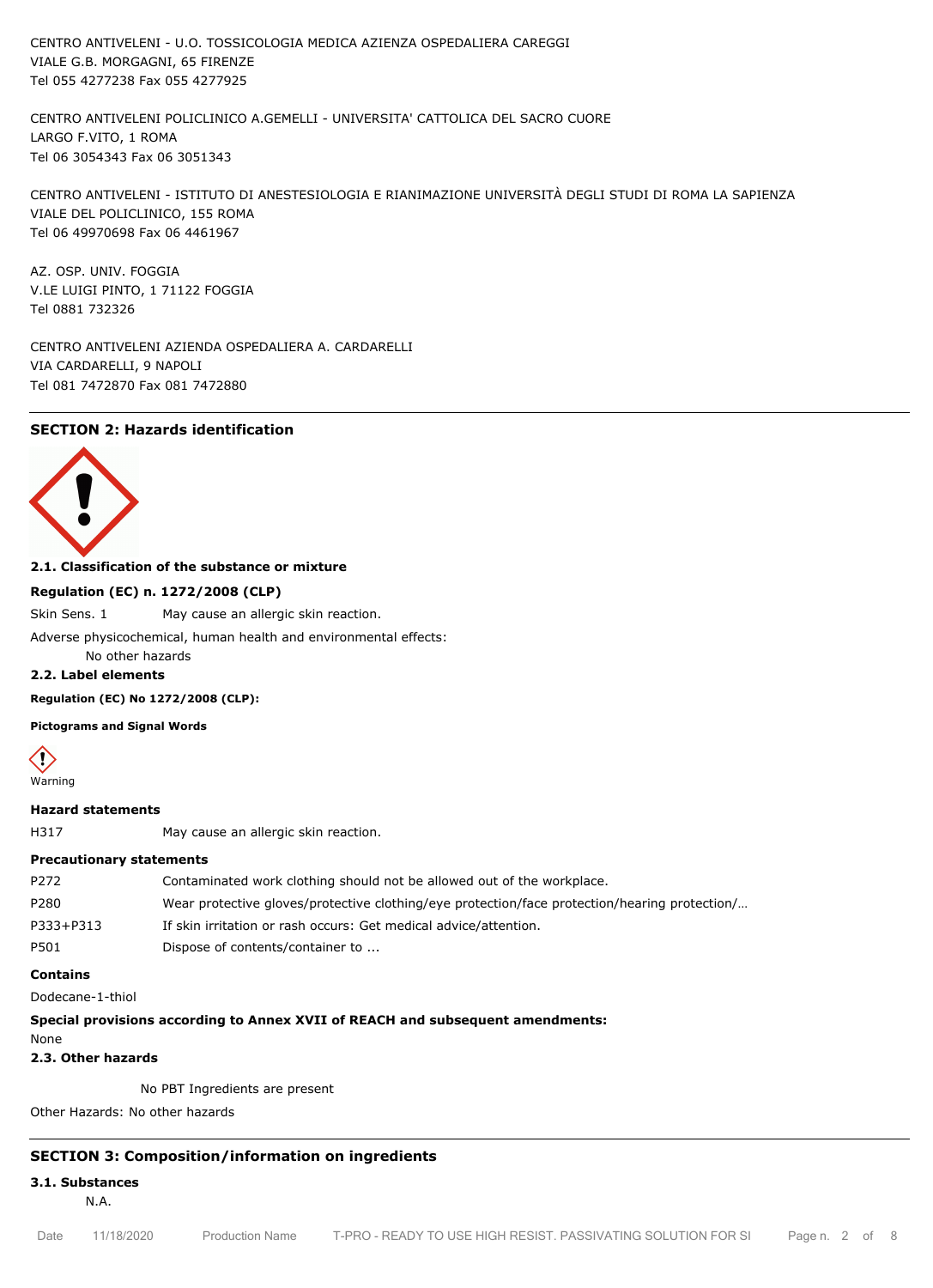#### **3.2. Mixtures**

Mixture identification: T-PRO - READY TO USE HIGH RESIST. PASSIVATING SOLUTION FOR SILVER AND CU BASED ALLOYS

#### **Hazardous components within the meaning of the CLP regulation and related classification:**

| Qty     | Name             | <b>Ident. Numb.</b> Classification |                                                         | <b>Registration Number</b> |
|---------|------------------|------------------------------------|---------------------------------------------------------|----------------------------|
| $< 5\%$ | Dodecane-1-thiol | EC:203-984-1                       | CAS: 112-55-0 Eye Irrit. 2, H319; Skin Sens. 1,<br>H317 |                            |

#### **SECTION 4: First aid measures**

#### **4.1. Description of first aid measures**

In case of skin contact:

Immediately take off all contaminated clothing.

Areas of the body that have - or are only even suspected of having - come into contact with the product must be rinsed immediately with plenty of running water and possibly with soap.

Wash thoroughly the body (shower or bath).

Remove contaminated clothing immediatley and dispose off safely.

In case of eyes contact:

Wash immediately with water.

In case of Ingestion:

Do not induce vomiting, get medical attention showing the SDS and label hazardous.

In case of Inhalation:

Remove casualty to fresh air and keep warm and at rest.

# **4.2. Most important symptoms and effects, both acute and delayed**

N.A.

# **4.3. Indication of any immediate medical attention and special treatment needed**

In case of accident or unwellness, seek medical advice immediately (show directions for use or safety data sheet if possible).

#### **SECTION 5: Firefighting measures**

#### **5.1. Extinguishing media**

Suitable extinguishing media:

#### Water.

Carbon dioxide (CO2).

Extinguishing media which must not be used for safety reasons:

None in particular.

#### **5.2. Special hazards arising from the substance or mixture**

Do not inhale explosion and combustion gases.

Burning produces heavy smoke.

#### **5.3. Advice for firefighters**

Use suitable breathing apparatus .

Collect contaminated fire extinguishing water separately. This must not be discharged into drains.

Move undamaged containers from immediate hazard area if it can be done safely.

#### **SECTION 6: Accidental release measures**

#### **6.1. Personal precautions, protective equipment and emergency procedures**

Wear personal protection equipment.

Remove persons to safety.

See protective measures under point 7 and 8.

# **6.2. Environmental precautions**

Do not allow to enter into soil/subsoil. Do not allow to enter into surface water or drains.

Retain contaminated washing water and dispose it.

In case of gas escape or of entry into waterways, soil or drains, inform the responsible authorities.

Suitable material for taking up: absorbing material, organic, sand

#### **6.3. Methods and material for containment and cleaning up**

Suitable material for taking up: absorbing material, organic, sand Wash with plenty of water.

# **6.4. Reference to other sections**

See also section 8 and 13

# **SECTION 7: Handling and storage**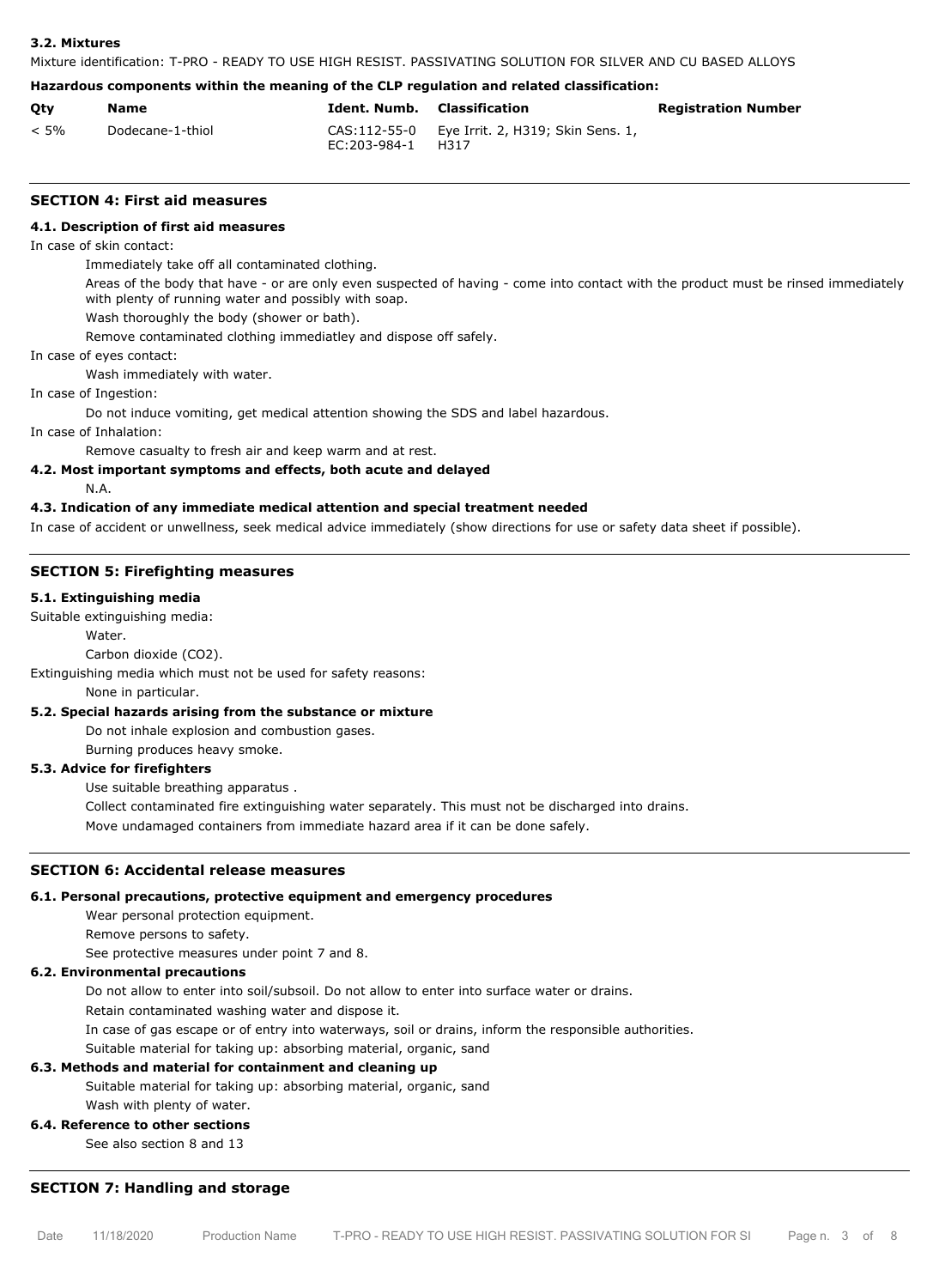#### **7.1. Precautions for safe handling**

Avoid contact with skin and eyes, inhaltion of vapours and mists. Don't use empty container before they have been cleaned. Before making transfer operations, assure that there aren't any incompatible material residuals in the containers. Contamined clothing should be changed before entering eating areas. Do not eat or drink while working. See also section 8 for recommended protective equipment.

#### **7.2. Conditions for safe storage, including any incompatibilities**

Incompatible materials:

None in particular.

Instructions as regards storage premises:

Adequately ventilated premises.

# **7.3. Specific end use(s)**

Recommendation(s) None in particular Industrial sector specific solutions: None in particular

# **SECTION 8: Exposure controls/personal protection**

#### **8.1. Control parameters**

| <b>Community Occupational Exposure Limits (OEL)</b>   |                    |         |                |                                                                                                     |                         |       |                                               |                  |
|-------------------------------------------------------|--------------------|---------|----------------|-----------------------------------------------------------------------------------------------------|-------------------------|-------|-----------------------------------------------|------------------|
| Component                                             | <b>OEL</b><br>Type | Country | <b>Ceiling</b> | <b>Long Term</b><br>mg/m3                                                                           | <b>Long Term</b><br>ppm | mg/m3 | <b>Short Term Short Term Behaviour</b><br>ppm | <b>Notes</b>     |
| Dodecane-1-thiol                                      | ACGIH              | NNN     |                |                                                                                                     | 0,1                     |       |                                               | <b>DSEN - UR</b> |
| 8.2. Exposure controls                                |                    |         |                |                                                                                                     |                         |       |                                               |                  |
| Eye protection:                                       |                    |         |                |                                                                                                     |                         |       |                                               |                  |
| Use close fitting safety goggles, don't use eye lens. |                    |         |                |                                                                                                     |                         |       |                                               |                  |
| Protection for skin:                                  |                    |         |                |                                                                                                     |                         |       |                                               |                  |
|                                                       |                    |         |                | Use clothing that provides comprehensive protection to the skin, e.g. cotton, rubber, PVC or viton. |                         |       |                                               |                  |
| Protection for hands:                                 |                    |         |                |                                                                                                     |                         |       |                                               |                  |
|                                                       |                    |         |                | Use protective gloves that provides comprehensive protection, e.g. P.V.C., neoprene or rubber.      |                         |       |                                               |                  |
| Respiratory protection:                               |                    |         |                |                                                                                                     |                         |       |                                               |                  |
| N.A.                                                  |                    |         |                |                                                                                                     |                         |       |                                               |                  |
| Thermal Hazards:                                      |                    |         |                |                                                                                                     |                         |       |                                               |                  |
| N.A.                                                  |                    |         |                |                                                                                                     |                         |       |                                               |                  |
| Environmental exposure controls:                      |                    |         |                |                                                                                                     |                         |       |                                               |                  |
| N.A.                                                  |                    |         |                |                                                                                                     |                         |       |                                               |                  |
| Hygienic and Technical measures                       |                    |         |                |                                                                                                     |                         |       |                                               |                  |
|                                                       |                    |         |                |                                                                                                     |                         |       |                                               |                  |

# **SECTION 9: Physical and chemical properties**

#### **9.1. Information on basic physical and chemical properties**

**Physical State** Liquid **Appearance and colour:** Colourless liquid **Odour:** Odourless **Odour threshold:** N.A. **pH:** 6,00 **Melting point / freezing point:** N.A. **Initial boiling point and boiling range:** N.A. **Flash point:** N.A. **Evaporation rate:** N.A. **Upper/lower flammability or explosive limits:** N.A. **Vapour density:** n/a **Vapour pressure:** N.A. **Relative density:** N.A. **Solubility in water:** Total **Solubility in oil:** N.A. **Partition coefficient (n-octanol/water):** N.A. **Auto-ignition temperature:** N.A. **Decomposition temperature:** N.A.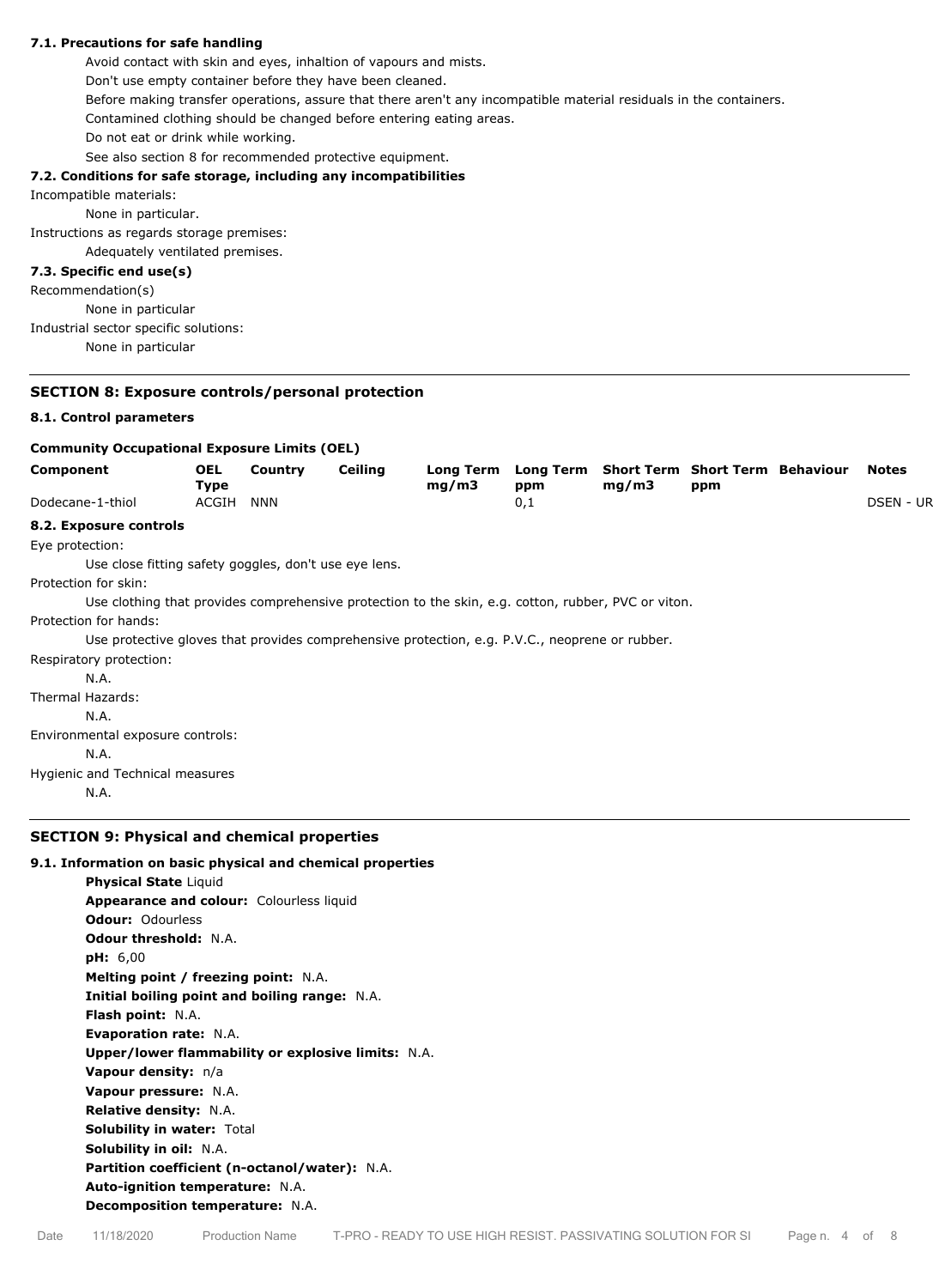**Viscosity:** N.A. **Explosive properties:** n/a **Oxidizing properties:** n/a **Solid/gas flammability:** n/a **VOC:** N.A.

#### **9.2. Other information**

**Substance Groups relevant properties** N.A. **Miscibility:** N.A. **Conductivity:** N.A.

#### **SECTION 10: Stability and reactivity**

#### **10.1. Reactivity**

Stable under normal conditions

#### **10.2. Chemical stability**

Data not Available.

#### **10.3. Possibility of hazardous reactions**

None.

#### **10.4. Conditions to avoid**

Stable under normal conditions.

# **10.5. Incompatible materials**

None in particular.

#### **10.6. Hazardous decomposition products**

None.

# **SECTION 11: Toxicological information**

#### **11.1. Information on toxicological effects**

#### **Toxicological Information of the Preparation**

| a) acute toxicity                    | Not classified                                                   |
|--------------------------------------|------------------------------------------------------------------|
|                                      | Based on available data, the classification criteria are not met |
| b) skin corrosion/irritation         | Not classified                                                   |
|                                      | Based on available data, the classification criteria are not met |
| c) serious eye damage/irritation     | Not classified                                                   |
|                                      | Based on available data, the classification criteria are not met |
| d) respiratory or skin sensitisation | The product is classified: Skin Sens. 1(H317)                    |
| e) germ cell mutagenicity            | Not classified                                                   |
|                                      | Based on available data, the classification criteria are not met |
| f) carcinogenicity                   | Not classified                                                   |
|                                      | Based on available data, the classification criteria are not met |
| g) reproductive toxicity             | Not classified                                                   |
|                                      | Based on available data, the classification criteria are not met |
| h) STOT-single exposure              | Not classified                                                   |
|                                      | Based on available data, the classification criteria are not met |
| i) STOT-repeated exposure            | Not classified                                                   |
|                                      | Based on available data, the classification criteria are not met |
| j) aspiration hazard                 | Not classified                                                   |
|                                      | Based on available data, the classification criteria are not met |

#### **SECTION 12: Ecological information**

#### **12.1. Toxicity**

Adopt good working practices, so that the product is not released into the environment. Eco-Toxicological Information:

### **List of Eco-Toxicological properties of the product**

Not classified for environmental hazards.

No data available for the product

#### **12.2. Persistence and degradability**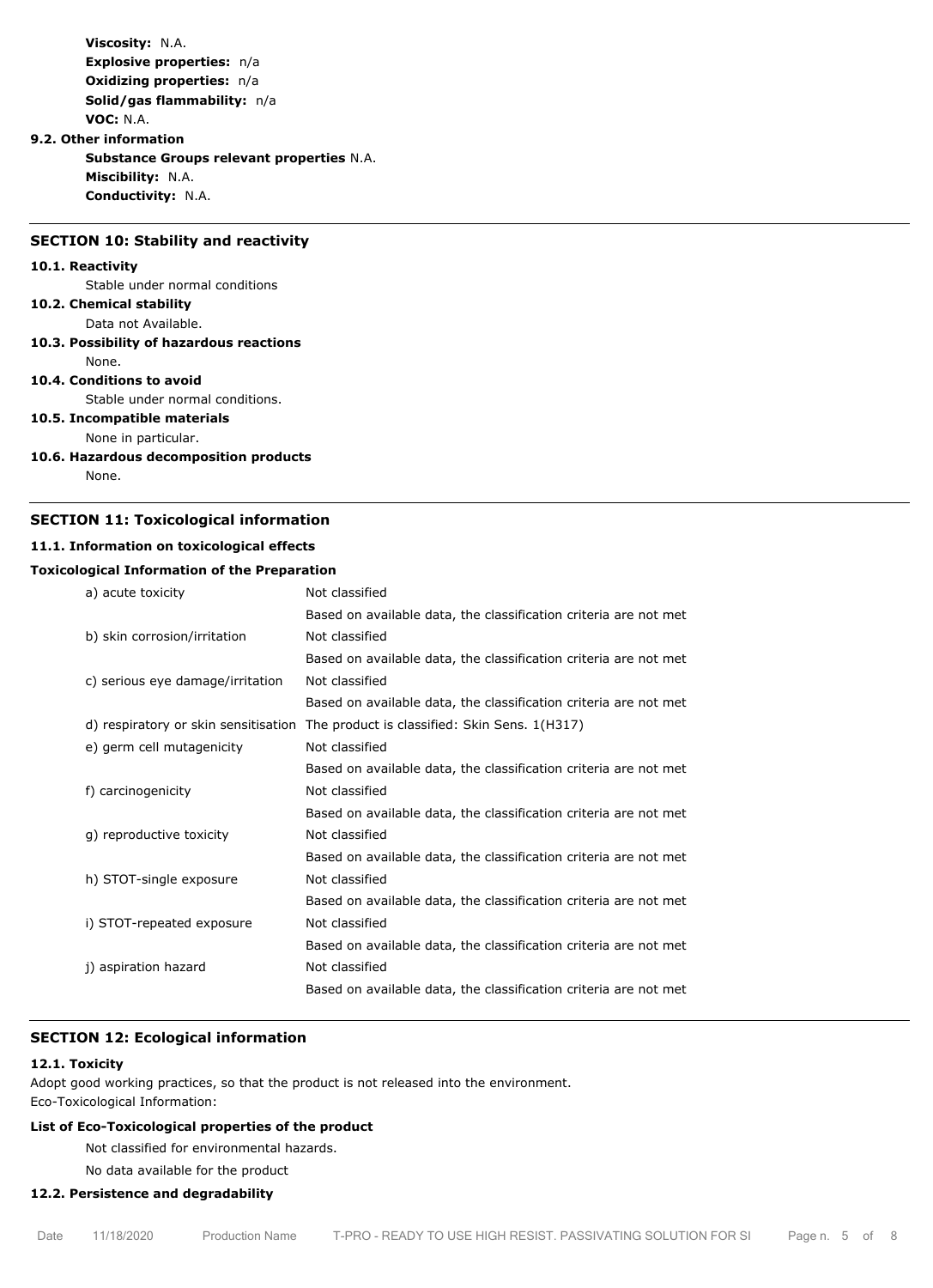## N.A.

#### **12.3. Bioaccumulative potential**

N.A.

# **12.4. Mobility in soil**

N.A.

# **12.5. Results of PBT and vPvB assessment**

No PBT Ingredients are present

# **12.6. Other adverse effects**

N.A.

# **SECTION 13: Disposal considerations**

# **13.1. Waste treatment methods**

Recover if possible. In so doing, comply with the local and national regulations currently in force.

# **SECTION 14: Transport information**

Not classified as dangerous in the meaning of transport regulations.

**14.1. UN number** N.A. **14.2. UN proper shipping name** N.A. **14.3. Transport hazard class(es)** ADR-Class: NA N.A. **14.4. Packing group** N.A. **14.5. Environmental hazards** N.A. **14.6. Special precautions for user** N.A. Road and Rail ( ADR-RID ) : N.A. Air ( IATA ) : Sea ( IMDG ) : N.A. **14.7. Transport in bulk according to Annex II of MARPOL and the IBC Code** N.A.

# **SECTION 15: Regulatory information**

### **15.1. Safety, health and environmental regulations/legislation specific for the substance or mixture**

Dir. 98/24/EC (Risks related to chemical agents at work) Dir. 2000/39/EC (Occupational exposure limit values) Regulation (EC) n. 1907/2006 (REACH) Regulation (EC) n. 1272/2008 (CLP) Regulation (EC) n. 790/2009 (ATP 1 CLP) and (EU) n. 758/2013 Regulation (EU) n. 286/2011 (ATP 2 CLP) Regulation (EU) n. 618/2012 (ATP 3 CLP) Regulation (EU) n. 487/2013 (ATP 4 CLP) Regulation (EU) n. 944/2013 (ATP 5 CLP) Regulation (EU) n. 605/2014 (ATP 6 CLP) Regulation (EU) n. 2015/1221 (ATP 7 CLP) Regulation (EU) n. 2016/918 (ATP 8 CLP) Regulation (EU) n. 2016/1179 (ATP 9 CLP) Regulation (EU) n. 2017/776 (ATP 10 CLP) Regulation (EU) n. 2018/669 (ATP 11 CLP) Regulation (EU) n. 2018/1480 (ATP 13 CLP) Regulation (EU) n. 2019/521 (ATP 12 CLP) Regulation (EU) 2015/830

Restrictions related to the product or the substances contained according to Annex XVII Regulation (EC) 1907/2006 (REACH) and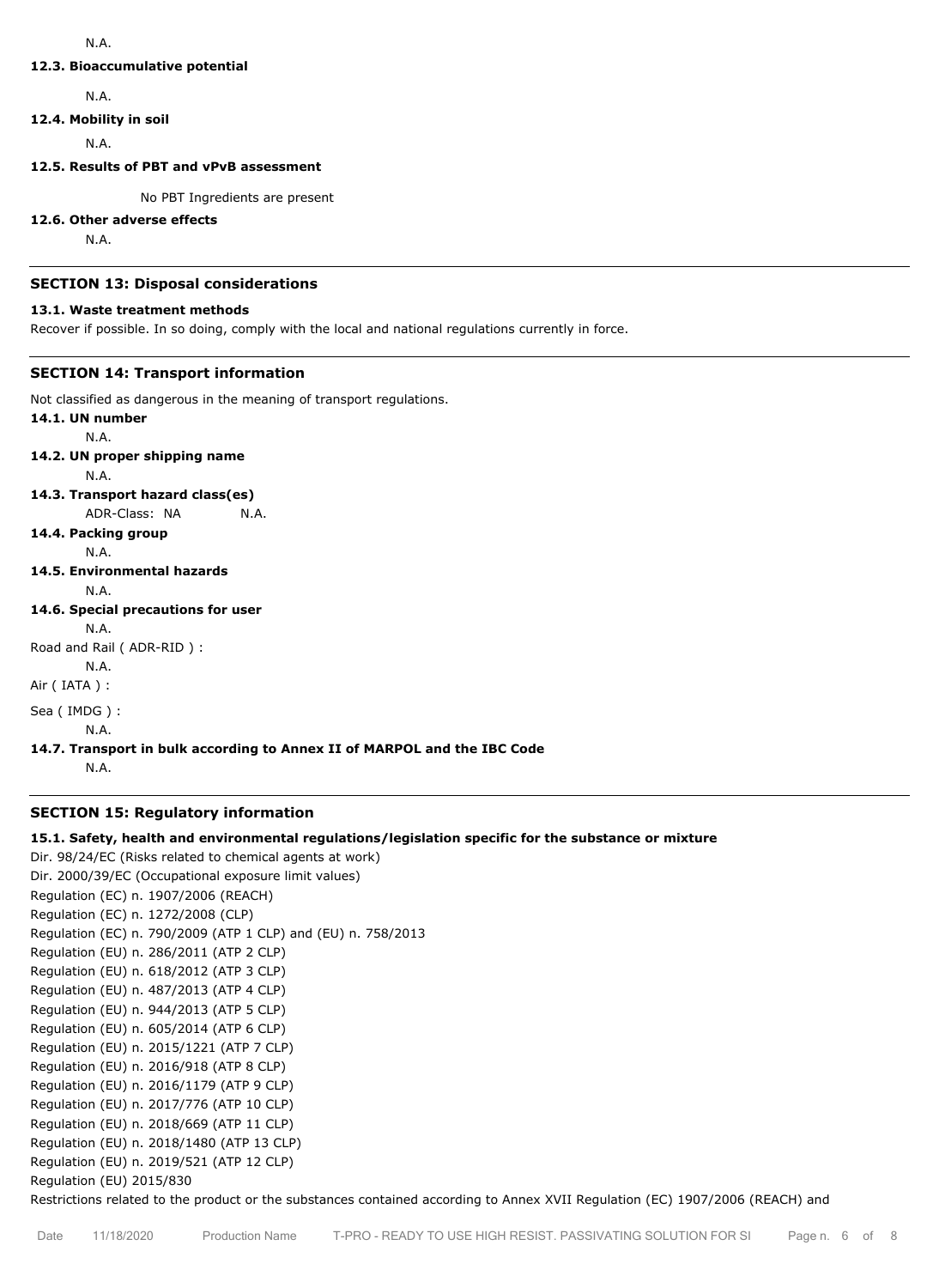subsequent modifications:

Restrictions related to the product: 3

Restrictions related to the substances contained: None Provisions related to directive EU 2012/18 (Seveso III):

#### N.A.

# **Regulation (EU) No 649/2012 (PIC regulation)**

No substances listed

German Water Hazard Class.

Class 3: extremely hazardous.

SVHC Substances:

No data available

# **15.2. Chemical safety assessment**

No Chemical Safety Assessment has been carried out for the mixture.

#### **SECTION 16: Other information**

| Code  | <b>Description</b>                   |                            |
|-------|--------------------------------------|----------------------------|
| H317  | May cause an allergic skin reaction. |                            |
| H319  | Causes serious eye irritation.       |                            |
|       |                                      |                            |
| Code  | Hazard class and hazard category     | <b>Description</b>         |
| 3.3/2 | Eye Irrit. 2                         | Eye irritation, Category 2 |

**Classification and procedure used to derive the classification for mixtures according to Regulation (EC) 1272/2008 [CLP]:**

**Classification according to Regulation Classification procedure (EC) Nr. 1272/2008** 3.4.2/1 Calculation method

This document was prepared by a competent person who has received appropriate training.

Main bibliographic sources:

ECDIN - Environmental Chemicals Data and Information Network - Joint Research Centre, Commission of the European Communities

SAX's DANGEROUS PROPERTIES OF INDUSTRIAL MATERIALS - Eight Edition - Van Nostrand Reinold

The information contained herein is based on our state of knowledge at the above-specified date. It refers solely to the product indicated and constitutes no guarantee of particular quality.

It is the duty of the user to ensure that this information is appropriate and complete with respect to the specific use intended.

This MSDS cancels and replaces any preceding release.

Legend to abbreviations and acronyms used in the safety data sheet:

ACGIH: American Conference of Governmental Industrial Hygienists

ADR: European Agreement concerning the International Carriage of Dangerous Goods by Road.

AND: European Agreement concerning the International Carriage of Dangerous Goods by Inland Waterways

ATE: Acute Toxicity Estimate

ATEmix: Acute toxicity Estimate (Mixtures)

BCF: Biological Concentration Factor

BEI: Biological Exposure Index

BOD: Biochemical Oxygen Demand

CAS: Chemical Abstracts Service (division of the American Chemical Society).

CAV: Poison Center

CE: European Community

CLP: Classification, Labeling, Packaging.

CMR: Carcinogenic, Mutagenic and Reprotoxic

COD: Chemical Oxygen Demand

COV: Volatile Organic Compound

CSA: Chemical Safety Assessment

CSR: Chemical Safety Report

DMEL: Derived Minimal Effect Level

DNEL: Derived No Effect Level.

DPD: Dangerous Preparations Directive

DSD: Dangerous Substances Directive

EC50: Half Maximal Effective Concentration